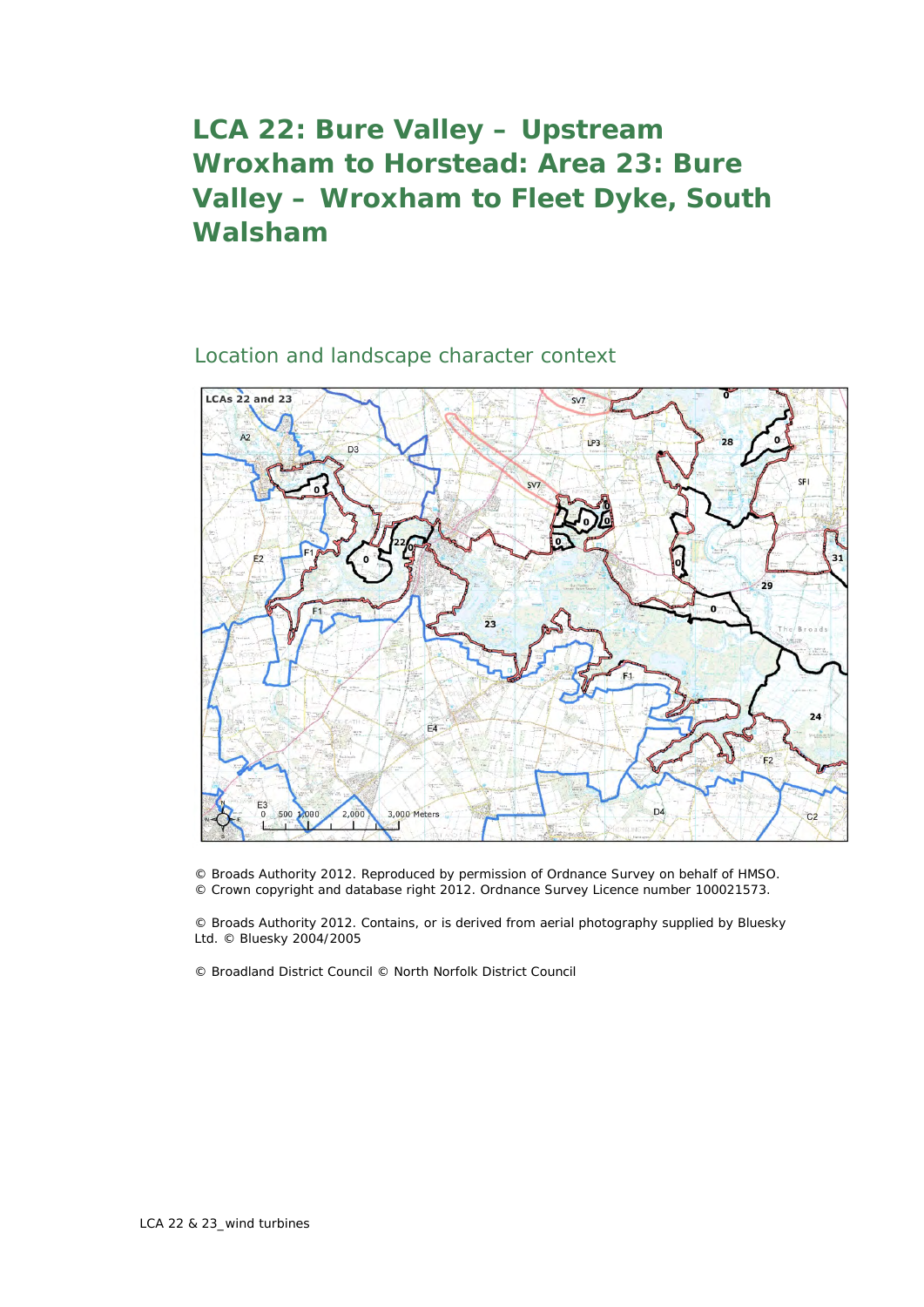## *Landscape Sensitivity Assessment for Wind Turbines*

| Criteria                                            | <b>Lower sensitivity</b>                                                                                                                                                                                                                                                                                                                                                                                                                                                                                                                                                                                                                                                                                                                                  |  |                                                                                                                           |  | <b>Higher sensitivity</b>                                                                                                                                                                                                                                                                                                                                                                                                                                                                                                                                                                                                                                                                                                                                                                                                                                                                                                                                                                                                                                                                                                                                                            |  |
|-----------------------------------------------------|-----------------------------------------------------------------------------------------------------------------------------------------------------------------------------------------------------------------------------------------------------------------------------------------------------------------------------------------------------------------------------------------------------------------------------------------------------------------------------------------------------------------------------------------------------------------------------------------------------------------------------------------------------------------------------------------------------------------------------------------------------------|--|---------------------------------------------------------------------------------------------------------------------------|--|--------------------------------------------------------------------------------------------------------------------------------------------------------------------------------------------------------------------------------------------------------------------------------------------------------------------------------------------------------------------------------------------------------------------------------------------------------------------------------------------------------------------------------------------------------------------------------------------------------------------------------------------------------------------------------------------------------------------------------------------------------------------------------------------------------------------------------------------------------------------------------------------------------------------------------------------------------------------------------------------------------------------------------------------------------------------------------------------------------------------------------------------------------------------------------------|--|
|                                                     |                                                                                                                                                                                                                                                                                                                                                                                                                                                                                                                                                                                                                                                                                                                                                           |  |                                                                                                                           |  |                                                                                                                                                                                                                                                                                                                                                                                                                                                                                                                                                                                                                                                                                                                                                                                                                                                                                                                                                                                                                                                                                                                                                                                      |  |
| 1.Scenic and<br>special qualities                   | traditional riverside settlement pattern.                                                                                                                                                                                                                                                                                                                                                                                                                                                                                                                                                                                                                                                                                                                 |  | local character would be highly sensitive in view of the small scale,                                                     |  | Special qualities of the Broads represented within these areas include the<br>sense of tranquillity and wildness evident in much of the Bure Valley and<br>these would be sensitive to noise and movement introduced by turbines.<br>The 'local character of beautiful churches and quiet villages' is particularly<br>represented in the settlements in these areas, e.g. vernacular settlements<br>such as Wroxham, Hoveton, Horstead, Belaugh, Horning and Coltishall. This                                                                                                                                                                                                                                                                                                                                                                                                                                                                                                                                                                                                                                                                                                       |  |
|                                                     |                                                                                                                                                                                                                                                                                                                                                                                                                                                                                                                                                                                                                                                                                                                                                           |  |                                                                                                                           |  |                                                                                                                                                                                                                                                                                                                                                                                                                                                                                                                                                                                                                                                                                                                                                                                                                                                                                                                                                                                                                                                                                                                                                                                      |  |
| 2.Enclosure and<br>scale                            |                                                                                                                                                                                                                                                                                                                                                                                                                                                                                                                                                                                                                                                                                                                                                           |  |                                                                                                                           |  | Both areas are defined by well enclosed valleys (10m crests) and wooded<br>landscapes of intimate scale. Valley sides are often masked by the density<br>of carr woodland in the valley floor which provides physical and visual<br>containment. Outside the Executive Area, the landform rises to 15m in<br>parts, thus enhancing the sense of enclosure. This landscape would be<br>sensitive to turbines, as such topographic features are visually important<br>and often define landscape scale. However both areas exhibit variations in<br>scale and there are areas of more open fen at Ranworth on the Hoveton<br>Marshes and the open riverside green and grazing marshes at Coltishall. In<br>addition, the presence of the church at Ranworth and the seasonal use of<br>sailing boats in both areas provide human scale indicators increasing<br>sensitivity to wind turbines. Overall, due to the area's considerable sense of<br>enclosure and containment it has a high sensitivity to wind turbines.<br>The character areas display a varied pattern of fen, carr woodland, broads<br>and sinuous reed fringed river. As such, this diversity of landscape elements |  |
| 3.Landscape and<br>land cover<br>pattern            | and texture would be sensitive to wind turbines. This is reinforced by the<br>presence of human scale indicators such as small scale riverside vernacular<br>settlement in both areas, which is particularly diverse in area 23. This<br>diversity of waterside settlement adds to the variety of pattern and texture,<br>from large Edwardian villas at Wroxham, minor country houses and<br>parkland at Woodbastwick, and original Boulton and Paul timber and reed<br>chalets to later and modern development, particularly the waterside chalets<br>at Crabbetts Marsh. Development of wind turbines within such a complex<br>landscape may also increase the potential to impede on the coherence of<br>the area and thus it has a high sensitivity. |  |                                                                                                                           |  |                                                                                                                                                                                                                                                                                                                                                                                                                                                                                                                                                                                                                                                                                                                                                                                                                                                                                                                                                                                                                                                                                                                                                                                      |  |
|                                                     |                                                                                                                                                                                                                                                                                                                                                                                                                                                                                                                                                                                                                                                                                                                                                           |  |                                                                                                                           |  |                                                                                                                                                                                                                                                                                                                                                                                                                                                                                                                                                                                                                                                                                                                                                                                                                                                                                                                                                                                                                                                                                                                                                                                      |  |
| 4.Skylines                                          |                                                                                                                                                                                                                                                                                                                                                                                                                                                                                                                                                                                                                                                                                                                                                           |  | area and is visible from within both character areas and from the<br>sensitivity is therefore judged to be moderate-high. |  | Skylines defined by wooded ridges are largely undeveloped in both<br>character areas, with the exception of localised areas of vernacular<br>settlement and boatyards at Hoveton and Wroxham. Ranworth church<br>tower is a particularly prominent feature on the skyline in the immediate<br>surrounding countryside. The wooded skyline which forms a backdrop to<br>reed fringed rivers, areas of open water, marsh and fen is distinctive to<br>both areas, and together with the mainly undeveloped nature of the<br>horizon, would be sensitive to wind turbine development. This is due to the<br>potential for turbines and other related infrastructure such as pylons to<br>detract from such skyline features and as such skylines are considered to<br>have a high sensitivity to wind turbines. This is however reduced by<br>development associated with Hoveton and Wroxham and the overall                                                                                                                                                                                                                                                                           |  |
|                                                     |                                                                                                                                                                                                                                                                                                                                                                                                                                                                                                                                                                                                                                                                                                                                                           |  |                                                                                                                           |  |                                                                                                                                                                                                                                                                                                                                                                                                                                                                                                                                                                                                                                                                                                                                                                                                                                                                                                                                                                                                                                                                                                                                                                                      |  |
| 5. Perception and<br>experience of the<br>landscape |                                                                                                                                                                                                                                                                                                                                                                                                                                                                                                                                                                                                                                                                                                                                                           |  |                                                                                                                           |  | A strong sense of tranquillity and remoteness exists within both character<br>areas once away from the settlements of Hoveton and Wroxham. Outside of<br>these settlements it is essentially a tranquil rural character with little human<br>disturbance, indicating a higher sensitivity to wind turbines. Both areas                                                                                                                                                                                                                                                                                                                                                                                                                                                                                                                                                                                                                                                                                                                                                                                                                                                               |  |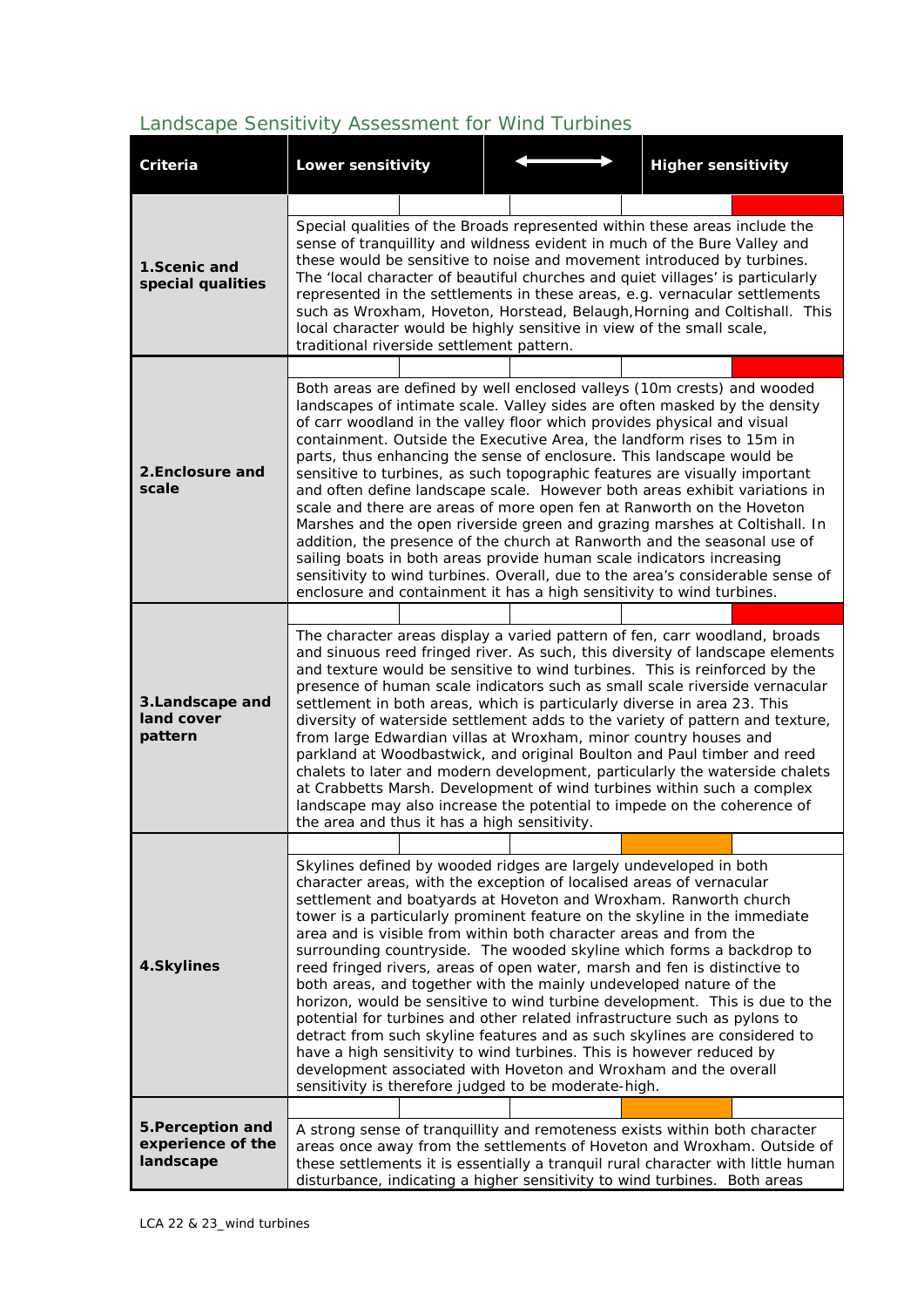|                                                                                                 | have a lightly settled character and an often remote, largely inaccessible<br>quality (other than by boat and from within settlements). The larger areas<br>of modern settlement at Hoveton and Wroxham and associated boatyards<br>dilute this sense of tranquillity. Overall the areas have a moderate-high<br>sensitivity to wind turbine development in perceptual terms.                                                                                                                                                                                                                                                           |        |                                                                                                                                                                                                                                                                                                                                                                                                                                                                                                                                                                                                                                                                                                                                                                |            |  |
|-------------------------------------------------------------------------------------------------|-----------------------------------------------------------------------------------------------------------------------------------------------------------------------------------------------------------------------------------------------------------------------------------------------------------------------------------------------------------------------------------------------------------------------------------------------------------------------------------------------------------------------------------------------------------------------------------------------------------------------------------------|--------|----------------------------------------------------------------------------------------------------------------------------------------------------------------------------------------------------------------------------------------------------------------------------------------------------------------------------------------------------------------------------------------------------------------------------------------------------------------------------------------------------------------------------------------------------------------------------------------------------------------------------------------------------------------------------------------------------------------------------------------------------------------|------------|--|
| 6.Historic<br>landscape<br>character                                                            | Both areas display characteristics of historic significance. The principal HLC<br>types within both areas are regenerated carr woodland interspersed with<br>freshwater fen and small broads. Areas of 17 <sup>th</sup> century grazing marsh (at<br>Coltishall) and the vernacular of the area's settlement (particularly Horning<br>Conservation Area) are sensitive to wind turbine development. This higher<br>sensitivity is due to the potential to affect the coherence of such historic<br>features and the way they are perceived. Overall the areas have a high<br>sensitivity to wind turbine development in historic terms. |        |                                                                                                                                                                                                                                                                                                                                                                                                                                                                                                                                                                                                                                                                                                                                                                |            |  |
| 7. Visual<br>sensitivities and<br>intervisibility<br>with areas<br>outside the<br><b>Broads</b> | moderate-high sensitivity to wind turbine development.                                                                                                                                                                                                                                                                                                                                                                                                                                                                                                                                                                                  |        | The areas are defined by landscapes of intimate spatial scale and of<br>contained visual character, although there is intervisibility with adjacent<br>areas in Broadland District (D3: Coltishall Tributary Farmland, E2: Marsham<br>and Hainford Wooded Estatelands and E4: Rackheath, Salhouse Wooded<br>Estatelands and F1: Wroxham to Ranworth Marshes Fringe) and North<br>Norfolk's LP3: Worstead, Coltishall, Hoveton and Smallburgh Area. These<br>open areas of fen and undulating farmland provide views into adjacent<br>character areas and this would increase sensitivity to turbines in visual<br>terms. The character areas themselves however have a predominantly<br>enclosed character with a degree of containment and so have an overall |            |  |
| <b>Discussion on</b><br>landscape                                                               | Character areas 22 and 23 have a high sensitivity to wind turbine<br>development in general. This is due to the representation of special<br>qualities in the areas which would be sensitive to development, such as the<br>sense of tranquillity and wildness. Also, the landscape pattern and scale,<br>historic character and integrity, the sense of remoteness and the presence<br>of human scale indicators associated with traditional riverside vernacular<br>are sensitive to wind turbine development.<br>This judgement also applies to large infrastructure for off shore wind farm                                         |        |                                                                                                                                                                                                                                                                                                                                                                                                                                                                                                                                                                                                                                                                                                                                                                |            |  |
| sensitivity                                                                                     | schemes, such as pylons.                                                                                                                                                                                                                                                                                                                                                                                                                                                                                                                                                                                                                |        |                                                                                                                                                                                                                                                                                                                                                                                                                                                                                                                                                                                                                                                                                                                                                                |            |  |
|                                                                                                 | Land within the character areas<br>Small (0-20m)                                                                                                                                                                                                                                                                                                                                                                                                                                                                                                                                                                                        | $M-H$  | Land outside the Executive Area<br>Small (0-20m)                                                                                                                                                                                                                                                                                                                                                                                                                                                                                                                                                                                                                                                                                                               | $M-H$      |  |
| Sensitivity to<br>different turbine<br>heights                                                  | Medium (20-50m)<br>Large (50-70m)                                                                                                                                                                                                                                                                                                                                                                                                                                                                                                                                                                                                       | н<br>н | Medium (20-50m)<br>Large (50-70m)                                                                                                                                                                                                                                                                                                                                                                                                                                                                                                                                                                                                                                                                                                                              | $M-H$<br>н |  |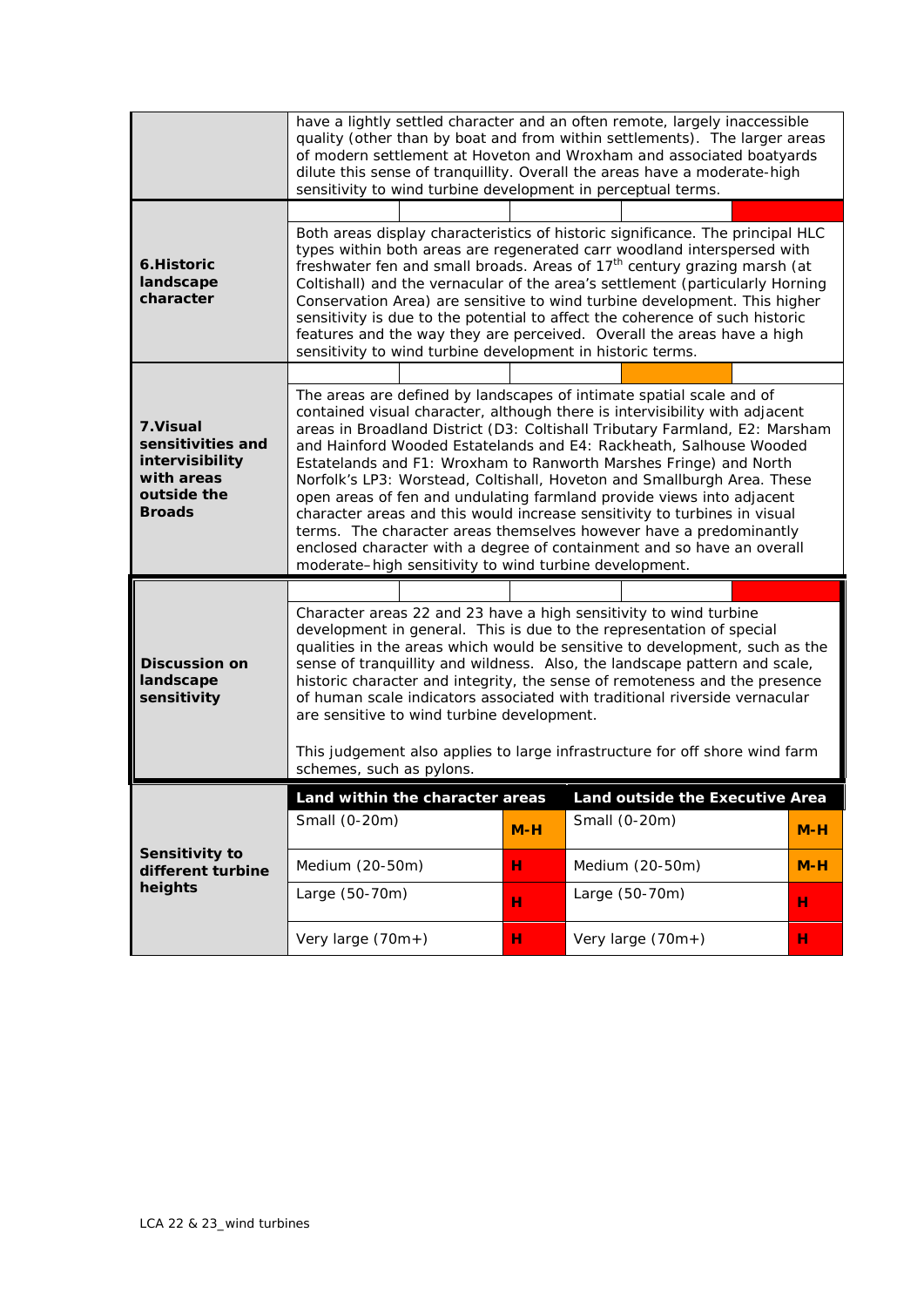| The majority of the larger turbine typologies would interfere with the<br>intimate scale and the undeveloped skylines of these character areas.<br>Subject to careful siting in relation to the above characteristics, small scale<br>wind turbines (below 20m) would have less effect on sensitive<br>characteristics (i.e. skylines, landscape scale and pattern). Sensitivity to<br>small scale turbines is however only marginally lower than those of a larger<br>scale. Turbines beyond this height range would introduce elements out of<br>scale with the landscape, hence the higher sensitivity rating.<br>Landscapes outside the Executive Area<br>Relevant character areas and sensitivities are:<br><b>Broadland District -</b><br>D3: Coltishall Tributary Farmland: Wide expansive views and uninterrupted<br>skyline although views into the Broads are filtered due to tree cover.<br>E2: Marsham and Hainford Wooded Estatelands: Close to the edges small-<br>scale woodlands and copses reflects its proximity to the Broads.<br>E4: Rackheath, Salhouse Wooded Estatelands: Characteristic northerly<br>views over descending wooded slopes to the Broads, and associated<br>wooded horizon.<br>F1: Wroxham to Ranworth Marshes Fringe: Forms a fringe to the lower-<br>lying flat landscapes of the Broads and has a strong association with the<br>area.<br>North Norfolk -<br>LP3: Worstead, Coltishall, Hoveton and Smallburgh: Closely adjoining and<br>infiltrated by the Broads and contributing to their setting.<br>The adjacent character areas have intervisibility with the Broads and<br>display a strong association with the area. It is noted however, that there is<br>a high degree of foiling created by carr woodland on rising valley slopes on<br>both sides of the Bure. Turbines at the smallest end of the range (below 20<br>metres to tip height) would have less effect on landscape character and<br>perceptual aspects within the Broads, due to closer relationship to existing<br>landscape scale elements. Fieldwork confirmed that turbines of a larger<br>scale, located in such close proximity to the Broads would appear dominant, |       |  |  |  |  |  |  |  |
|-----------------------------------------------------------------------------------------------------------------------------------------------------------------------------------------------------------------------------------------------------------------------------------------------------------------------------------------------------------------------------------------------------------------------------------------------------------------------------------------------------------------------------------------------------------------------------------------------------------------------------------------------------------------------------------------------------------------------------------------------------------------------------------------------------------------------------------------------------------------------------------------------------------------------------------------------------------------------------------------------------------------------------------------------------------------------------------------------------------------------------------------------------------------------------------------------------------------------------------------------------------------------------------------------------------------------------------------------------------------------------------------------------------------------------------------------------------------------------------------------------------------------------------------------------------------------------------------------------------------------------------------------------------------------------------------------------------------------------------------------------------------------------------------------------------------------------------------------------------------------------------------------------------------------------------------------------------------------------------------------------------------------------------------------------------------------------------------------------------------------------------------------------------------------------------------------|-------|--|--|--|--|--|--|--|
|                                                                                                                                                                                                                                                                                                                                                                                                                                                                                                                                                                                                                                                                                                                                                                                                                                                                                                                                                                                                                                                                                                                                                                                                                                                                                                                                                                                                                                                                                                                                                                                                                                                                                                                                                                                                                                                                                                                                                                                                                                                                                                                                                                                               |       |  |  |  |  |  |  |  |
|                                                                                                                                                                                                                                                                                                                                                                                                                                                                                                                                                                                                                                                                                                                                                                                                                                                                                                                                                                                                                                                                                                                                                                                                                                                                                                                                                                                                                                                                                                                                                                                                                                                                                                                                                                                                                                                                                                                                                                                                                                                                                                                                                                                               |       |  |  |  |  |  |  |  |
|                                                                                                                                                                                                                                                                                                                                                                                                                                                                                                                                                                                                                                                                                                                                                                                                                                                                                                                                                                                                                                                                                                                                                                                                                                                                                                                                                                                                                                                                                                                                                                                                                                                                                                                                                                                                                                                                                                                                                                                                                                                                                                                                                                                               |       |  |  |  |  |  |  |  |
| resulting in a high landscape sensitivity.                                                                                                                                                                                                                                                                                                                                                                                                                                                                                                                                                                                                                                                                                                                                                                                                                                                                                                                                                                                                                                                                                                                                                                                                                                                                                                                                                                                                                                                                                                                                                                                                                                                                                                                                                                                                                                                                                                                                                                                                                                                                                                                                                    |       |  |  |  |  |  |  |  |
| Land within the character areas<br>Land outside the Executive Area                                                                                                                                                                                                                                                                                                                                                                                                                                                                                                                                                                                                                                                                                                                                                                                                                                                                                                                                                                                                                                                                                                                                                                                                                                                                                                                                                                                                                                                                                                                                                                                                                                                                                                                                                                                                                                                                                                                                                                                                                                                                                                                            |       |  |  |  |  |  |  |  |
| <b>Commentary on</b><br>$M-H$<br>Single turbine<br>Single turbine<br>different cluster                                                                                                                                                                                                                                                                                                                                                                                                                                                                                                                                                                                                                                                                                                                                                                                                                                                                                                                                                                                                                                                                                                                                                                                                                                                                                                                                                                                                                                                                                                                                                                                                                                                                                                                                                                                                                                                                                                                                                                                                                                                                                                        | $M-H$ |  |  |  |  |  |  |  |
| sizes<br>$< 5$ turbines<br>н<br>$<$ 5 turbines                                                                                                                                                                                                                                                                                                                                                                                                                                                                                                                                                                                                                                                                                                                                                                                                                                                                                                                                                                                                                                                                                                                                                                                                                                                                                                                                                                                                                                                                                                                                                                                                                                                                                                                                                                                                                                                                                                                                                                                                                                                                                                                                                | $M-H$ |  |  |  |  |  |  |  |
| Single turbine<br><b>Small clusters</b><br>6-10 turbines<br>н<br>6-10 turbines<br>н                                                                                                                                                                                                                                                                                                                                                                                                                                                                                                                                                                                                                                                                                                                                                                                                                                                                                                                                                                                                                                                                                                                                                                                                                                                                                                                                                                                                                                                                                                                                                                                                                                                                                                                                                                                                                                                                                                                                                                                                                                                                                                           |       |  |  |  |  |  |  |  |
| $(5$ turbines)<br><b>Medium (6-10)</b>                                                                                                                                                                                                                                                                                                                                                                                                                                                                                                                                                                                                                                                                                                                                                                                                                                                                                                                                                                                                                                                                                                                                                                                                                                                                                                                                                                                                                                                                                                                                                                                                                                                                                                                                                                                                                                                                                                                                                                                                                                                                                                                                                        |       |  |  |  |  |  |  |  |
| 11-25 turbines<br>н<br>11-25 turbines<br>н<br>Large (11-25)<br>Very large (>26)                                                                                                                                                                                                                                                                                                                                                                                                                                                                                                                                                                                                                                                                                                                                                                                                                                                                                                                                                                                                                                                                                                                                                                                                                                                                                                                                                                                                                                                                                                                                                                                                                                                                                                                                                                                                                                                                                                                                                                                                                                                                                                               |       |  |  |  |  |  |  |  |
| >26 turbines<br>>26 turbines<br>н<br>н                                                                                                                                                                                                                                                                                                                                                                                                                                                                                                                                                                                                                                                                                                                                                                                                                                                                                                                                                                                                                                                                                                                                                                                                                                                                                                                                                                                                                                                                                                                                                                                                                                                                                                                                                                                                                                                                                                                                                                                                                                                                                                                                                        |       |  |  |  |  |  |  |  |
| Commentary:<br>Large clusters of turbines would have considerably greater likelihood of<br>introducing visual clutter in relation to the undeveloped skylines which<br>define the majority of this grouping of character areas. Accordingly these<br>clusters have been assigned the highest landscape sensitivity rating. This<br>landscape has a slightly lower sensitivity to single turbines in these terms.<br>However this would depend on a careful, well considered visual relationship                                                                                                                                                                                                                                                                                                                                                                                                                                                                                                                                                                                                                                                                                                                                                                                                                                                                                                                                                                                                                                                                                                                                                                                                                                                                                                                                                                                                                                                                                                                                                                                                                                                                                               |       |  |  |  |  |  |  |  |